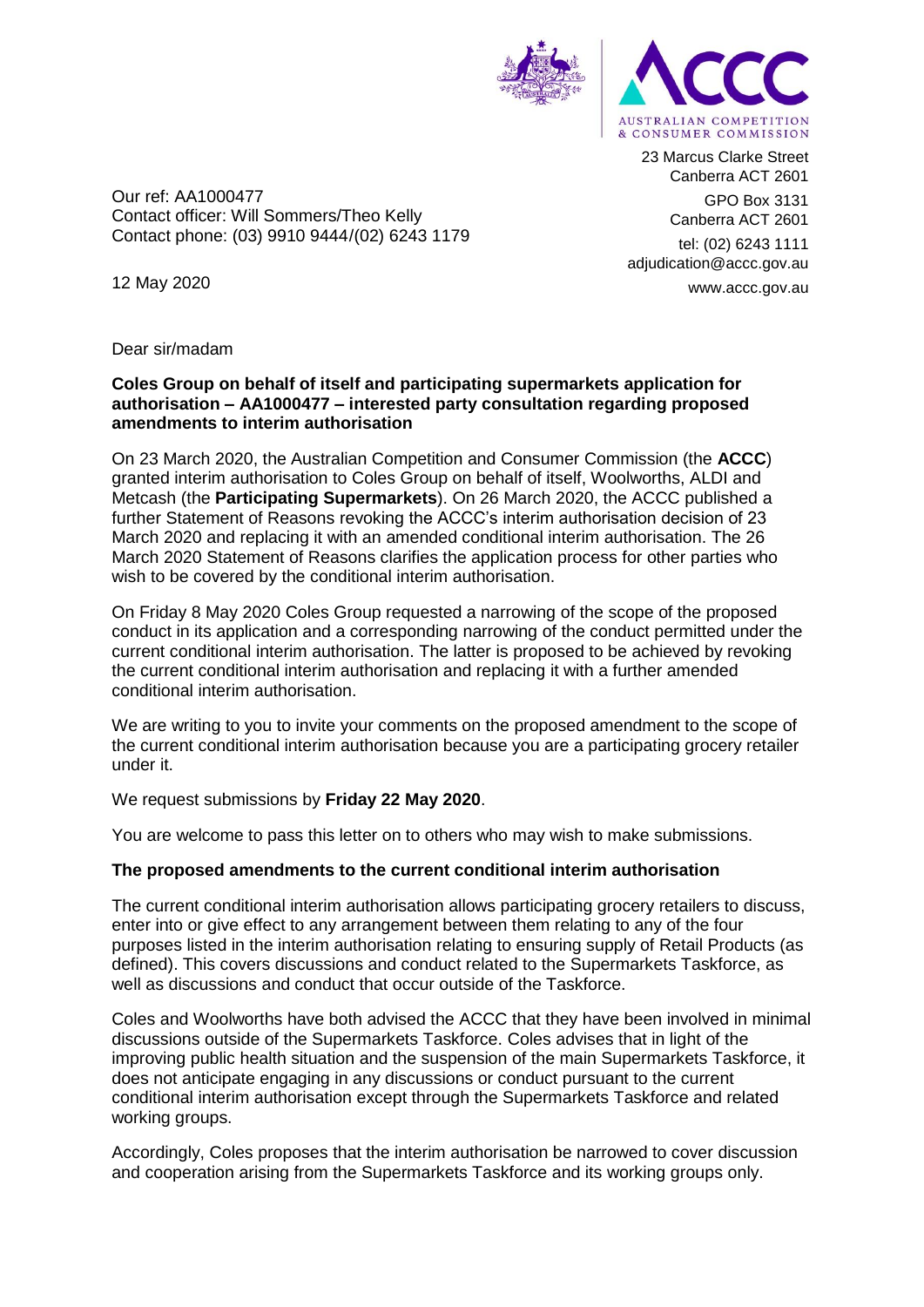Authorised parties would continue to be protected if they give effect to any contracts. arrangements or understandings that were entered into within the scope of the revoked interim authorisation dated 23 March 2020 or the conditional interim authorisation dated 26 **March 2020** 

The wording of the amendment proposed by Coles is set out at Attachment A. Coles' letter to us setting out its proposal is available on the public register.

### **Submissions**

We seek your views on the proposed amendment to the scope of the interim authorisation. In particular, we seek your views on the following issues:

- 1. Whether your organisation has been relying on and is intending to continue relying on the current conditional interim authorisation to allow discussions and conduct outside of the Supermarkets Taskforce, and if so, the nature of the relevant discussions and conduct.
- 2. To what extent should the authorisation seek to cover future changes to the structure of the Supermarkets Taskforce and working groups, for example if it is further scaled back or combined with another forum.
- 3. The likely effects of narrowing the current conditional interim authorisation on your organisation, and on achieving the purpose of ensuring continued and equitable supply of Retail Products generally.
- 4. Whether you have any comments or concerns on the wording proposed by Coles.
- 5. Should any other changes be made to the current conditional interim authorisation?

We are also open to receiving any comments on the Applicants' substantive application for authorisation in light of this change to the scope of the proposed conduct.

#### How to make a submission

Please email your submission to adjudication@accc.gov.au, with the subject 'AA1000477 -Coles Group on behalf of itself and participating supermarkets - submission'. Please contact Will Sommers or Theo Kelly on the numbers below if you wish to provide comments by phone.

Your submission will be placed on the ACCC's authorisations public register on the internet unless you have made a request (with reasons) for us to exclude part or all of the submission from the public register. (see Guidelines for Excluding Information from the Public Register for more information on how to make a request and how we assess requests).

This letter has been placed on the ACCC's public register. If you have any questions or wish to discuss any aspect of this matter, please do not hesitate to contact Will Sommers on (03) 9910 9444 or Theo Kelly on (02) 6243 1179.

Yours sincerely,

Kai Fu **Director Adjudication Branch**